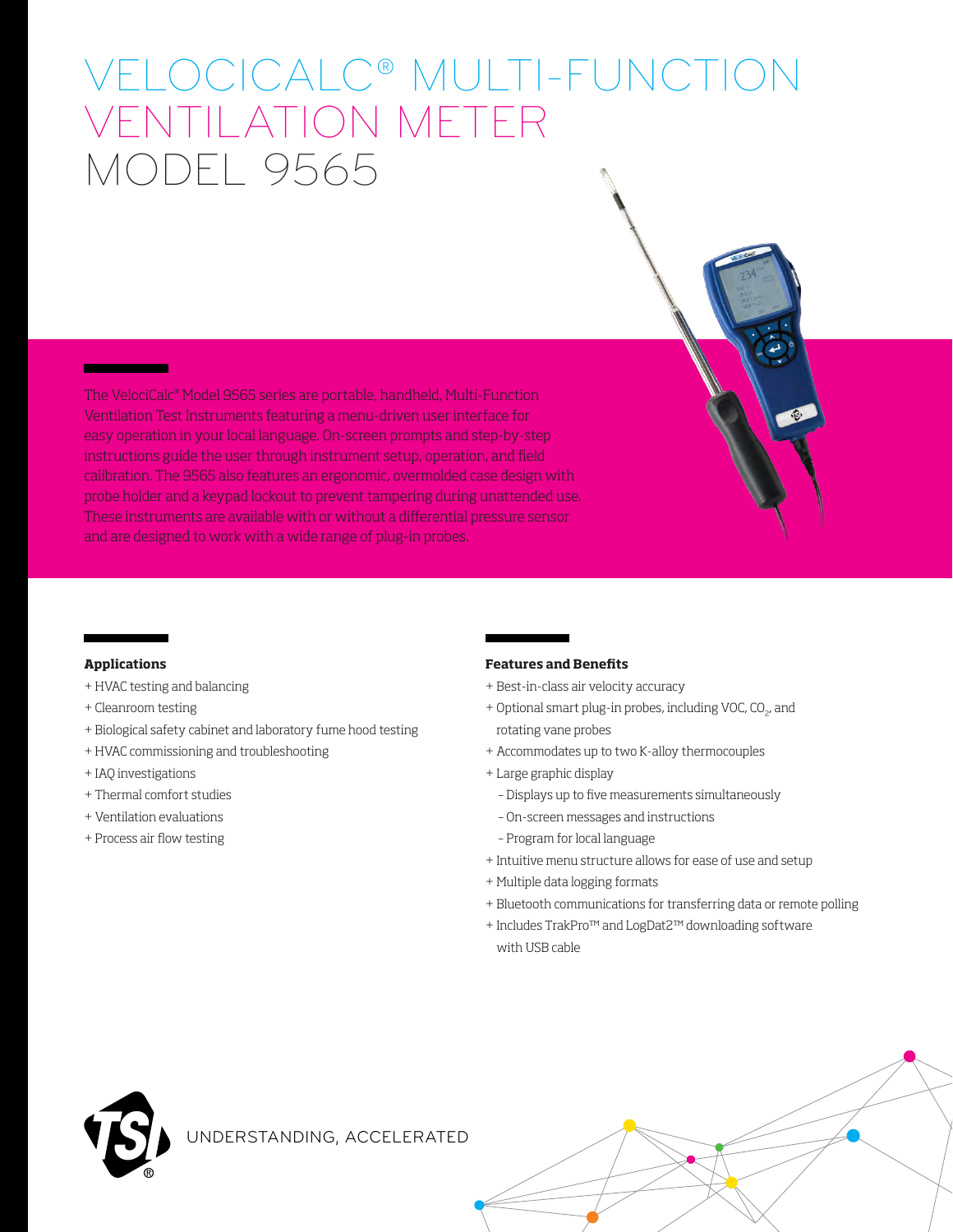### **VelociCalc Plug-In Probes**

The plug-in probes allow users to make various measurements by simply plugging in a different probe that has the features and functions best suited for a particular application.

Plug-in probes for the VelociCalc series can be ordered at any time and include a data sheet with certificate of traceability. When it's time for servicing, only the probe needs to be returned since all the calibration data is stored within the probe.

### **Thermoanemometer Air Velocity Probes**

TSI offers four models featuring multiple measurements in a compact, robust probe design. These telescopic probes are available in straight or articulating construction, and with or without a relative humidity sensor. Models with a relative humidity sensor can also calculate wet bulb and dewpoint temperature.

Common applications include duct traversing, face velocity testing of chemical fume hoods, biological safety cabinets and HEPA filters. When combined with the 9565, advanced measurement applications can be performed including heat flow, draft rate and turbulence intensity.

### **Rotating Vane Anemometer Probe**

The 4" (100 mm) rotating vane probe measures air velocity and temperature with flow calculation. Measurement applications include face velocity as well as air velocity in turbulent airstreams. An optional telescopic articulating probe and an Aircone kit are also available.

### **Pitot Probes and Airflow Probe 800187**

Pitot probes are used to obtain air velocity and air volume measurements within ductwork by performing a duct traverse. Consult factory for sizes and part numbers.

The Airflow Probe Model 800187 is an 18" (46 cm) straight Pitot probe that can be used to perform duct traverses and are ideally suited for measuring in small diameter ductwork.

### **LogDat2™ Downloading Software**

The VelociCalc Model 9565 Series includes downloading software called LogDat2. LogDat2 software transfers the stored data from the Model 9565 to a computer as a spreadsheet file. This software is useful for

applications such as duct traverses, fume hood, and filter face velocity testing.

| <b>Reading Type</b> | Standard    |           |       |      |              |      |                  |       |
|---------------------|-------------|-----------|-------|------|--------------|------|------------------|-------|
|                     | Temperature | 70.0deg F |       |      |              |      |                  |       |
|                     | Pressure    | 29.92inHg |       |      |              |      |                  |       |
| <b>Statistics</b>   | Channel:    | Vel       | т     |      | н            |      | Dewpoint Wetbulb |       |
|                     | Units:      | ft/min    | degF  |      | %rh          |      | $deg F$ $deg F$  |       |
|                     | Average:    |           | 827   | 71.9 |              | 22.1 | 31.3             | 51.7  |
|                     | Minimum:    |           | 806   | 71.9 |              | 22.1 | 31.3             | 51.6  |
| Date                | Time        | Vel       | T     |      | $\mathbf{H}$ |      | Dewpoint Wetbulb |       |
| MM/dd/yyyy          | hh:mm:ss    | ft/min    | deg F |      | $%$ rh       |      | degF             | deg F |
| 3/1/2011            | 8:41:38     |           | 828   | 71.9 |              | 22.1 | 31.3             | 51.6  |
| 3/1/2011            | 8:41:40     |           | 842   | 71.9 |              | 22.1 | 31.3             | 51.6  |
| 3/1/2011            | 8:41:42     |           | 836   | 71.9 |              | 22.1 | 31.3             | 51.6  |
| 3/1/2011            | 8:41:44     |           | 809   | 71.9 |              | 22.1 | 31.3             | 51.6  |
| 3/1/2011            | 8:41:46     |           | 806   | 71.9 |              | 22.1 | 31.3             | 51.6  |
| 3/1/2011            | 8:41:48     |           | 819   | 71.9 |              | 22.1 | 31.3             | 51.7  |
| 3/1/2011            | 8:41:50     |           | 838   | 71.9 |              | 22.1 | 31.3             | 51.7  |
| 3/1/2011            | 8:41:52     |           | 837   | 71.9 |              | 22.2 | 31.3             | 51.7  |

### **Data Collection and Reporting**

Expanded data logging capacity and the inclusion of TrakPro Data Analysis Software provides the capabilities to work more effectively and efficiently. The 9565 can store up to 38.9 days of data collected at one-minute log intervals. The stored data can be recalled, reviewed on screen, and downloaded for easy reporting. This software is usefule for long term, unattended data logging applications such as IAQ and VOC investigations.

- + Log multiple parameters to investigate trends.
- + Store up to 38.9 days of data collected at one-minute log intervals
- + User-selectable logging intervals and start/stop times
- + Download data to TrakPro data analysis software
- + Report generation
- + Instrument
- programming + Graph creation



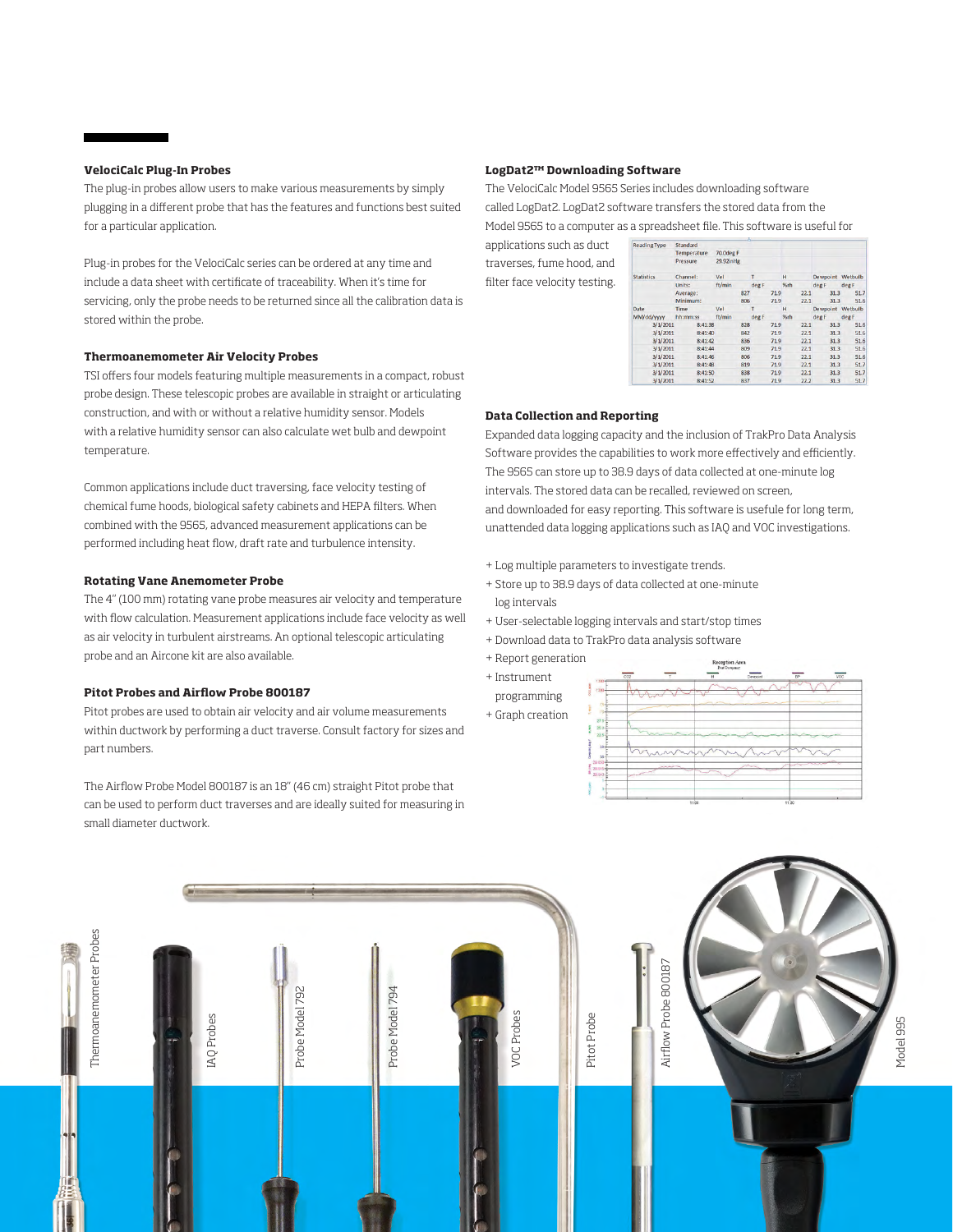### MODELS 960, 962, 964, 966, 995, 980, 982, 792, 794, 984, 985, 986, AND 987

### **960 Thermoanemometer Straight Probe Velocity**

| and Temperature |                                                                                                                                            |
|-----------------|--------------------------------------------------------------------------------------------------------------------------------------------|
| Range           | 0 to 9,999 ft/min (0 to 50 m/s), 0 to 200°F<br>$(-18 \text{ to } 93^{\circ}\text{C})$                                                      |
| Accuracy        | $\pm$ 3% of reading or $\pm$ 3 ft/min ( $\pm$ 0.015 m/s),<br>whichever is greater <sup>485</sup> , $\pm$ 0.5°F ( $\pm$ 0.3°C) <sup>6</sup> |
| Resolution      | $1$ ft/min (0.01 m/s), 0.1°F (0.1°C)                                                                                                       |

### **962 Thermoanemometer Articulating Probe Velocity and Temperature**

| Range      | 0 to 9,999 ft/min (0 to 50 m/s),<br>0 to 200°F (-18 to 93°C)                                                                        |
|------------|-------------------------------------------------------------------------------------------------------------------------------------|
| Accuracy   | $\pm$ 3% of reading or $\pm$ 3 ft/min ( $\pm$ 0.015 m/s),<br>whichever is greater <sup>4&amp;5</sup> , ±0.5°F (±0.3°C) <sup>6</sup> |
| Resolution | 1 ft/min (0.01 m/s), 0.1°F (0.1°C)                                                                                                  |

### **964 Thermoanemometer Straight Probe Velocity, Temperature and Humidity**

| Range      | 0 to 9,999 ft/min (0 to 50 m/s),                                                                                                                      |
|------------|-------------------------------------------------------------------------------------------------------------------------------------------------------|
|            | 14 to 140°F (-10 to 60°C), 5 to 95% RH                                                                                                                |
| Accuracy   | $\pm$ 3% of reading or $\pm$ 3 ft/min ( $\pm$ 0.015 m/s),<br>whichever is greater <sup>485</sup> , ±0.5°F (±0.3°C) <sup>6</sup> , ±3% RH <sup>7</sup> |
| Resolution | 1 ft/min (0.01 m/s), 0.1°F (0.1°C), 0.1% RH                                                                                                           |

### **966 Thermoanemometer Articulating Probe Velocity, Temperature and Humidity**

| Range      | 0 to 9,999 ft/min (0 to 50 m/s), 14 to 140°F                                                     |
|------------|--------------------------------------------------------------------------------------------------|
|            | (-10 to 60°C), 5 to 95% RH                                                                       |
| Accuracy   | $\pm$ 3% of reading or $\pm$ 3 ft/min ( $\pm$ 0.015 m/s),<br>whichever is greater <sup>485</sup> |
|            | ±0.5°F (±0.3°C) <sup>6</sup> , ±3% RH <sup>7</sup>                                               |
| Resolution | 1 ft/min (0.01 m/s), 0.1°F (0.1°C), 0.1% RH                                                      |

### **995 Rotating Vane 4 in. (100 mm) Probe Velocity and Temperature**

| Range      | 50 to 6,000 ft/min (0.25 to 30 m/s),                                                     |
|------------|------------------------------------------------------------------------------------------|
|            | 32 to 140°F (0 to 60°C)                                                                  |
| Accuracy   | $\pm 1\%$ of reading $\pm 4$ ft/min ( $\pm 0.02$ m/s),<br>$±2.0^{\circ}F(±1.0^{\circ}C)$ |
| Resolution | 1 ft/min (0.01 m/s), 0.1°F (0.1°C)                                                       |

### **980 IAQ Probes C02, Temperature and Humidity**

| Range      | 0 to 5,000 ppm CO <sub>2</sub> , 5 to 95% RH,<br>14 to 140°F (-10 to 60°C)                                                            |
|------------|---------------------------------------------------------------------------------------------------------------------------------------|
| Accuracy   | $\pm$ 3% of reading or $\pm$ 50 ppm CO., whichever<br>is greater <sup>9</sup> , $\pm$ 3% RH7, $\pm$ 1.0°F ( $\pm$ 0.5°C) <sup>6</sup> |
| Resolution | 1 ppm CO <sub>2</sub> , 0.1% RH, 0.1°F (0.1°C)                                                                                        |

### 982 IAQ Probes Model CO, CO<sub>2</sub>, Temperature and Humidity Range 0 to 500 ppm CO, 0 to 5000 ppm CO<sub>2</sub> 5 to 95% RH, 14 to 140°F (-10 to 60°C) Accuracy  $\pm 3\%$  of reading or  $\pm 3$  ppm CO, whichever is greater<sup>8</sup>,  $\pm$ 3% of reading or  $\pm$ 50 ppm CO<sub>2</sub>, whichever is greater<sup>9</sup>, ±3% RH7 , ±1.0°F (±0.5°C)6 Resolution 0.1 ppm CO, 1 ppm CO<sub>2</sub>, 0.1% RH, 0.1°F (0.1°C) **792 and 794 Thermocouple Probes Temperature** Range -40 to 1200°F (-40 to 650°C) Accuracy ±0.1% of reading +2°F (±0.056% of reading +1.1°C) Resolution 0.1°F (0.1°C) **984 Low Concentration (ppb) VOC and Temperature** Range 10 to 20,000 ppb, 14 to 140°F (-10 to 60°C) Accuracy  $\pm 1.0^{\circ}$ F ( $\pm 0.5^{\circ}$ C)<sup>6</sup> Resolution  $10$  ppb<sup>10</sup>,  $0.1$ °F ( $0.1$ °C) **985 High Concentration (ppm) VOC and Temperature** Range 1 to 2,000 ppm, 14 to 140°F (-10 to 60°C) Accuracy  $\pm 1.0^{\circ}$ F ( $\pm 0.5^{\circ}$ C)<sup>6</sup> Resolution 1 ppm<sup>10</sup>, 0.1°F (0.1°C) 986 Low Concentration (ppb) VOC, Temperature, CO<sub>2</sub>, **and Humidity** Range 10 to 20,000 ppb VOC, 0 to 5,000 ppm CO<sub>2</sub>, 14 to 140°F (-10 to 60°C), 5 to 95% RH Accuracy  $\pm$ 3% of reading or 50 ppm CO<sub>2</sub> whichever is greater,  $\pm 1.0$ °F ( $\pm 0.5$ °C)<sup>6</sup>,  $\pm 3\%$  RH<sup>7</sup>

### **987 High Concentration (ppm) VOC, Temperature, CO<sub>2</sub>, and Humidity**

0.1°F (0.1°C), 0.1% RH

Resolution  $10$  ppb<sup>10</sup> VOC, 0.1 ppm  $CO_{\gamma}$ ,

| Range      | 1 to 2,000 ppm VOC, 0 to 5,000 ppm CO <sub>2</sub> ,<br>14 to 140°F (-10 to 60°C), 5 to 95% RH                                                               |
|------------|--------------------------------------------------------------------------------------------------------------------------------------------------------------|
| Accuracy   | $\pm$ 3% of reading or 50 ppm CO <sub>2</sub> , whichever<br>is greater, $\pm 1.0^{\circ}$ F ( $\pm 0.5^{\circ}$ C) <sup>6</sup> , $\pm 3\%$ RH <sup>7</sup> |
| Resolution | 1 ppm <sup>10</sup> VOC, 0.1 ppm $CO_{2}$ ,<br>0.1°F (0.1°C), 0.1% RH                                                                                        |